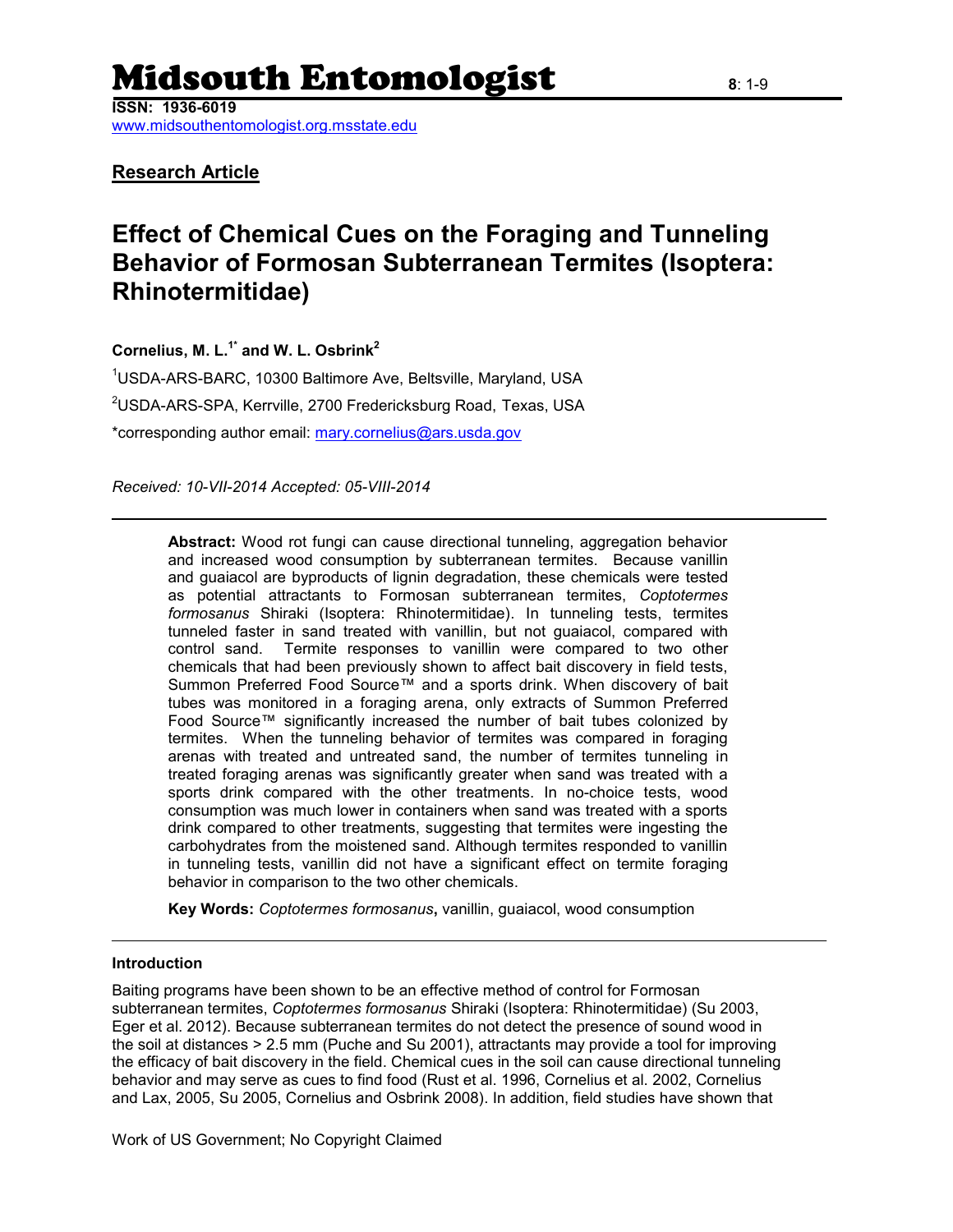the application of bait supplements, such as Summon Preferred Food Source™ (Cornelius and Lax 2005, Cornelius et al. 2009) or a sports drink (Cabrera and Thoms 2006, Getty et al. 2007), can increase the number of bait stations discovered by subterranean termites.

Wood rot fungi can cause directional tunneling, aggregation behavior and increased wood consumption (Esenther and Beal 1979, Rust et al.1996, Cornelius et al. 2002, Su 2005). Vanillin and guaiacol are byproducts of lignin degradation (Hartley 1971, Tien and Kirk 1984, Alvarez-Rodriquez et al. 2003). Therefore, these chemicals were tested as possible attractants for the Formosan subterranean termite, *Coptotermes formosanus* Shiraki. Cornelius and Osbrink (2008) showed that the rate of tunneling by Formosan subterranean termites increased significantly in sand treated with either an aqueous solution of Summon Preferred Food Source™ or a sports drink. This study evaluated the behavioral response of Formosan subterranean termites to vanillin compared with Summon Preferred Food Source™ and a sports drink.

#### **Materials and Methods**

**Termite collections and maintenance.** Termites were collected from field colonies in City Park, New Orleans, LA, using cylindrical irrigation valve boxes (lid: 17.8 cm diam; base: 21.6 cm; height: 22.9 cm) (NDS, Inc, Lindsay, CA) that are buried in the ground and filled with 100-150 blocks (7.5 by 3.8 by 0.8 cm) of wood (spruce, *Picea* sp,Pinaceae). Termites of at least the 3rd instar were used in experiments within two months of field collection. Termites were kept in the lab in 5.6-L covered plastic boxes containing moist sand and blocks of spruce *Picea* sp. until they were used in experiments.

**Tunneling tests.** Tunneling tests were conducted to determine if either vanillin or guaiacol affected termite tunneling behavior and to identify the most effective concentration. These tunneling tests were previously described in Cornelius and Osbrink (2008). Tests were conducted using glass t-tubes (stem: 5.5 cm; each arm: 5.5 cm; diameter 0.5 cm). The outer surface of the glass t-tube was marked with a permanent marker on the stem at a point 1 cm from the base of the stem and on each arm at a point 2 cm away from the base of the stem. The outer surface of one arm of the t-tube was marked to indicate that the sand in this arm would be treated. The ttube was filled with dry sand (Ottawa sand, Frey Scientific, Mansfield, OH) until it reached the mark on the stem. Distilled water was slowly added to moisten the sand in the stem itself (approximately 40 µl). The t-tube was tilted to remove dry sand in the arms. The end of the treated arm of the t-tube was covered with tape. The t-tube was positioned so that the arm covered with tape was facing down and dry sand was added until it reached the mark on the control arm facing upwards. The tape prevented dry sand from escaping from the arm facing downward. Distilled water was slowly added until all the sand in the control arm of the t-tube was moistened (80  $\mu$ I). The tape was removed, and the t-tube was tilted so that the dry sand was removed. The t-tube was then turned over so that the control arm was facing down and the treated arm was facing upward. The moist sand in the control arm stayed in place when the control arm was facing downward. Dry sand was added to the treatment arm until it reached the mark. Vanillin was dissolved in distilled water. The aqueous treatment solution was slowly added to the treated arm of t-tube until all of the sand in the treated arm was moistened (80 µl). An ethanol solution of guaiacol was applied to the sand in the treated arm of the t-tube and ethanol alone (80 µl) was applied to the sand in the control arm. After the ethanol evaporated, the sand in both arms was moistened with 80 µl distilled water.

The glass t-tube was then connected to a clear polystyrene, cylindrical screw top container (9 cm high x 7cm diameter) using a 5cm length piece of PVC tubing (I.D. 3/4", O.D. 5/16", Wall 1/32") (Nalgene, Rochester, NY) inserted through a hole in the bottom of the container and sealed in place with hot glue applied with a glue gun. The other end of the tubing was attached to the stem of the glass t-tube so that termites could move freely between the container and the ttube. The ends of the arms of the t-tube were covered with plastic caps to prevent termites from escaping.

For each experiment, termites were collected from four different colonies, with three replicates from each colony. In each replicate, 100 workers were placed in the container. Tunneling behavior of termites was observed for a period lasting up to 6 h. These tests were conducted in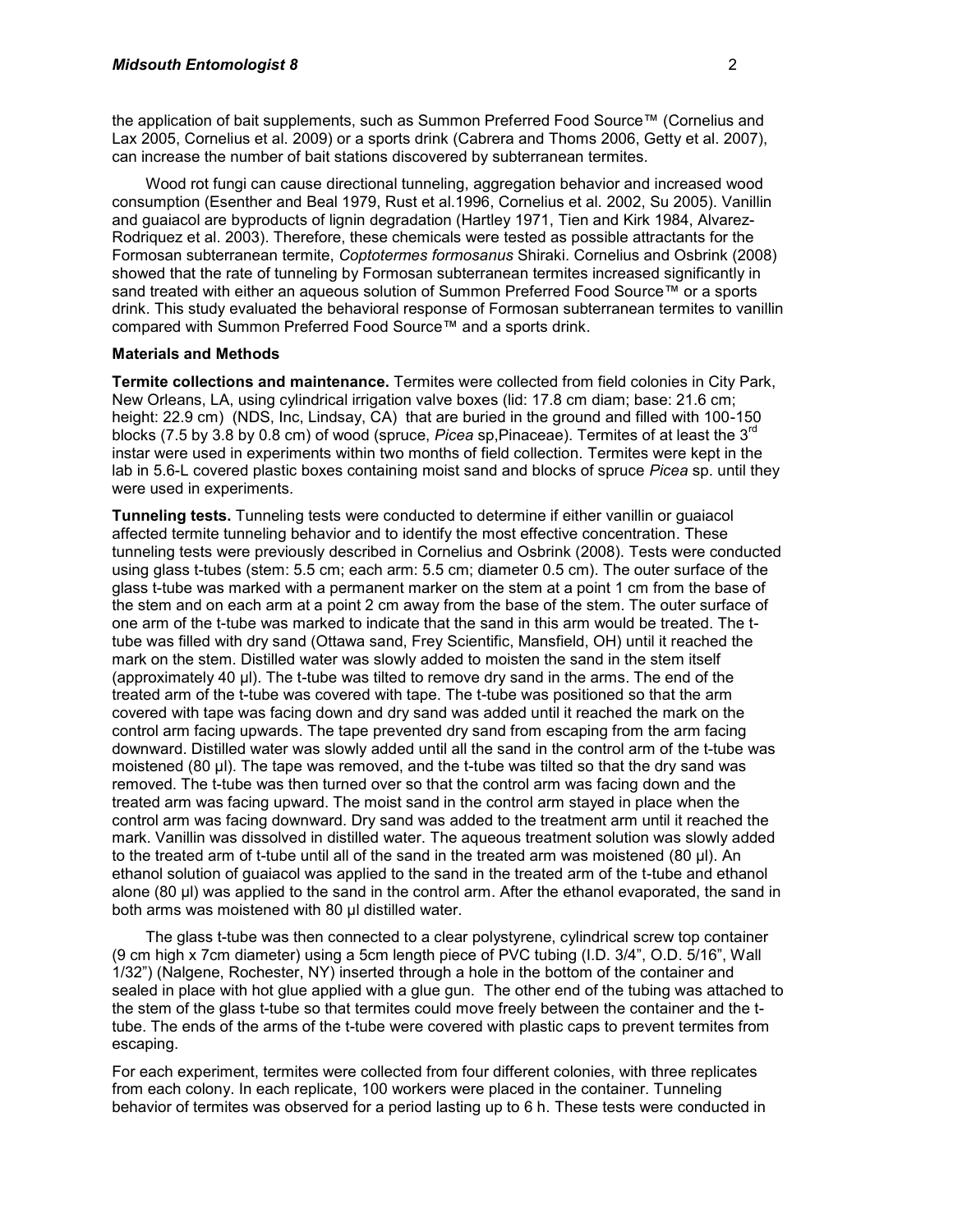the laboratory at ambient conditions. The time taken for termites to tunnel completely through the sand in each arm of the t-tube was recorded. Termites usually tunneled completely through the sand in both arms of the t-tube within 6 h. If tunneling was not completed in an arm of the t-tube within 6 h, a time of 360 min was recorded for that arm.

**Bait tube tests.** A 4-way choice test was conducted to compare the rate of discovery of sawdustfilled bait tubes treated with different chemicals in a foraging arena. Round plastic containers (9.5 cm height, 25.5 cm diam) (Pioneer Plastics, Dixon, KY) were filled with 4500 g sand (Play Sand, Quikrete, Atlanta GA), moistened with 900 ml distilled water. Plastic pipette tips were used as bait tubes by removing a 2 cm length section from the tip of each 5 ml plastic pipette tip (12 cm length x 1.4 cm diam). A 5 cm length section of the pipette tip was inserted into the sand on opposing sides of the container so that each tip extended 3 cm above the sand and was 12-13 cm apart from the next one and 2 cm from the edge of the container. The sand inside of the tip was leveled and then 1 ml of one of the following aqueous solutions was applied to the sand inside of each tip: control (no solution), sports drink (Gatorade), vanillin (1 mg/ml), or aqueous extracts of Summon Preferred Food Source (FMC, Philadelphia, PA) disks. Aqueous extracts of Summon disks were prepared by crushing up individual disks which weighed approximately 1.7 g each and placing disks in a beaker of distilled water (100 ml of water per disk), for 24 h. After 24 h, water was filtered through a glass funnel lined with Whatman #1 filter paper.

The top of each tip extending above the sand was filled with moist spruce sawdust. The order of the four treatments was rotated between replicates to take into account any positional bias. In the center of the container, a 5 cm diam lid of a plastic Petri dish (BD Falcon, Franklin Lakes, NJ) was embedded in the sand so that termites were able to easily climb out. Termites were released into the lid at an equal distance to the four bait tubes. The bait tubes were checked at Day 2, Day 5, Day 10 and Day 15 for the presence of termites in the sawdust or tunneling in the sand within the tube. After 15 d, surviving termites were counted. Termites were collected from four different colonies, with six replicates of each colony for a total of 24 replicates.

**Foraging arena tests.** The experiment was conducted in the laboratory at ambient conditions, using plastic ant farms (21.0 cm length by 1.0 cm width by 13.5 cm height) (Uncle Milton Industries, Corsica, CA) as test chambers. A thin piece of red oak (7.6 cm x 1.0 cm x 0.3 cm) was placed in the bottom of each test chamber. Each test chamber had a portal on each side, covered with a plastic cap. For each replicate, two test chambers were connected by removing the caps and attaching the ends of a 3-cm length piece of tygon tubing (0.8 cm diam.) to the portals of the two chambers. Both test chambers in each replicate were filled with sand (Play Sand, Quikrete, Atlanta GA), until the sand reached the same height as the portal. The first test chamber was moistened with 25 ml distilled water. The second test chamber in each replicate was moistened with 25 ml of one of the following solutions: distilled water, an aqueous solution of Summon disks (1 disk/100 ml), an aqueous solution of vanillin (1 mg/ml), or a sports drink (Gatorade). Termites (380 workers and 20 soldiers) were released into the first test chamber. After 30 d, the number of termites in each arena was counted. Termites were collected from three different colonies, three replicates of each solution.

**No-choice wood consumption test.** Groups of 200 termites (190 workers; 10 soldiers) were placed in a single clear polystyrene, cylindrical screw top container (9 cm high x 7cm diameter). Each container was filled with 50 g sand (Play Sand, Quikrete, Atlanta GA), moistened with 12 ml of either distilled water, a sports drink (Gatorade) , an aqueous extract of Summon Preferred Food Source™, or an aqueous solution of vanillin (1 mg/ml).

Blocks (4.2 cm x 3.8 cm x 1 cm) of spruce, *Picea* sp., were oven-dried at 90° C for 24 h and then weighed. A wood block was rinsed in distilled water and placed on top of the sand. Containers were placed in a dark incubator (28º C, 97% RH). After 30 d, all wood blocks were removed, cleaned, oven-dried at 90° C for 24 h, and weighed. Surviving termites were counted. Termites were collected from three different colonies, with two replicates of each treatment per colony for a total of six replicates per treatment.

**Statistical analysis.** For all data, tests for normality and equal variance were performed prior to statistical analysis. If either of these assumptions were violated, nonparametric tests were used.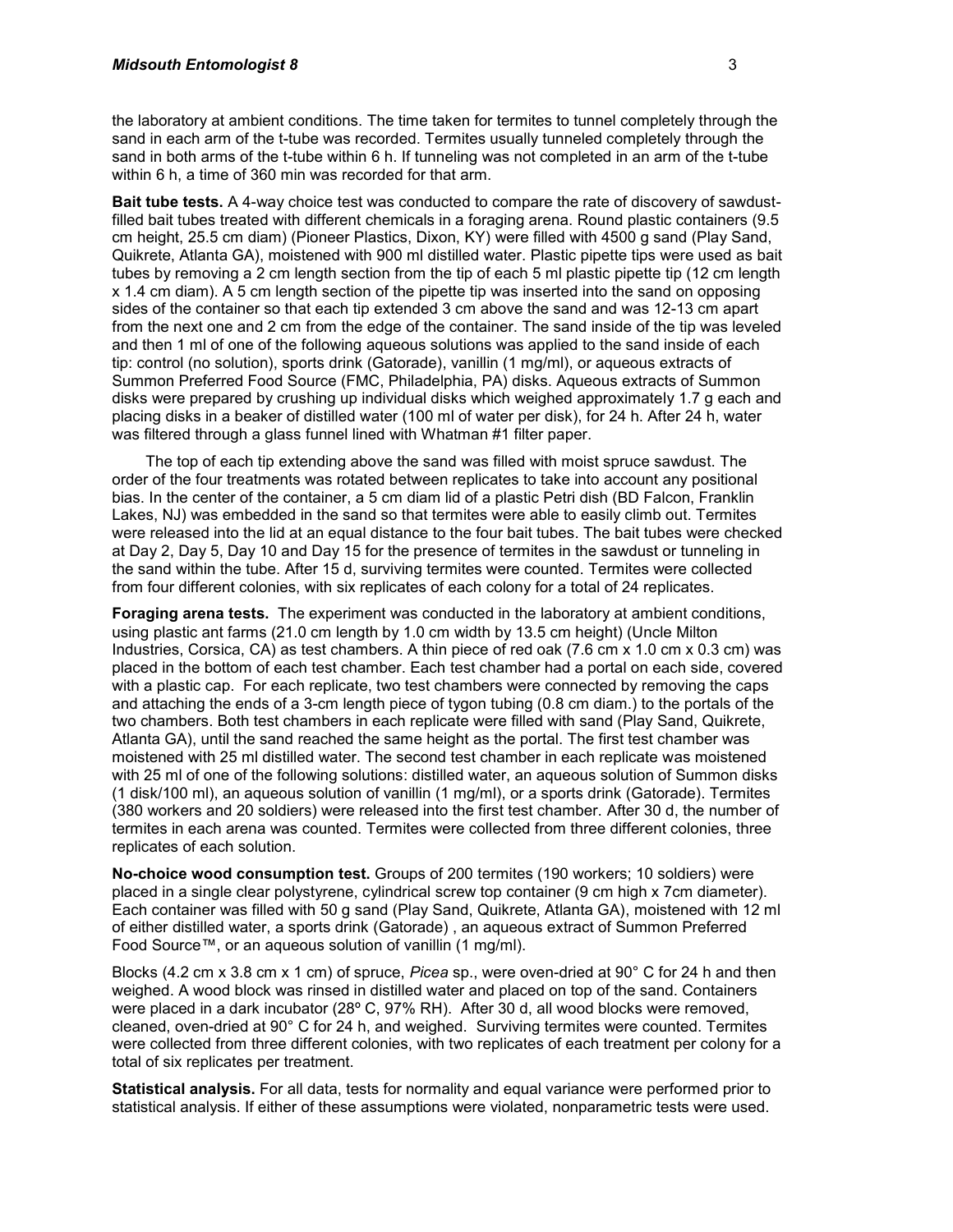In the tunneling tests, the number of arms which termites tunneled through first were compared using a binomial distribution (Sign Test) and the number of minutes taken to tunnel through each arm was compared using a paired choice t-test. In the bait tube test, number of bait tubes discovered on Day 2, Day 5, Day 10, and Day 15 for each treatment were compared using a Kruskal-Wallis one-way ANOVA on Ranks. Means were separated using Tukey's test with ranked sums (Systat 2008). In the foraging arena test, termite survival and the number of termites in the treated arena were compared for each treatment using a one-way ANOVA and means were separated using a Tukey test. In the no-choice wood consumption test, survival of termites and weight loss of blocks were compared using a Kruskal-Wallis one-way ANOVA on Ranks. Means were separated using Tukey's test with ranked sums (Systat 2008).

#### **Results and Discussion**

Termites tunneled faster through sand treated with 1 mg/ml of vanillin than through sand moistened with distilled water (Table 1). These results were similar to previous studies evaluating tunneling behavior in sand treated with aqueous extracts of Summon Preferred Food Source™ and a sports drink (Cornelius and Osbrink 2008). Termites did not respond to sand treated with guaiacol.

In bait tube tests, termites discovered significantly more bait tubes treated with an aqueous solution of Summon disks than controls on Day 5 (*H* = 13.7; *P* = 0.003) , Day 10 (*H* = 14.2; *P* = 0.003), and Day 15 (*H* = 15.4; *P* = 0.002). On Day 2, significantly fewer bait tubes treated with vanillin were discovered compared to tubes treated with Summon (*H* = 16.1; *P* = 0.001). There was no difference in the discovery of bait tubes treated with vanillin compared to the other treatments after 5, 10, and 15 days (Fig. 1). The Summon extract was the only treatment that increased bait discovery compared with controls. In field tests, Summon Preferred Food Source also significantly increased the rate of bait discovery (Cornelius and Lax 2005, Cornelius et al. 2009).

In foraging arena tests, different treatments had no effect on termite survival  $(F = 0.99)$ ; df = 3, 11; *P* = 0.44). There were significant differences in the number of termites in treated arenas (*F* = 7.9; df = 3, 11; *P* = 0.009). Significantly more termites were located in arenas treated with a sports drink than in arenas treated with either vanillin or the Summon extract (Table 2). Sugars act as phagostimulants for subterranean termites (Waller and Curtis 2003, Swoboda et al. 2004, Saran and Rust 2005, Castillo et al. 2013). Field studies found an increase in bait discovery with the addition of a sports drink (Cabrera and Thoms 2006, Getty et al. 2007).

In the no-choice wood consumption test, termite survival was not affected by the different treatments  $(F = 1.5$ ; df = 3, 23;  $P = 0.24$ ); however, wood consumption was significantly different (*F* = 55.8; df = 3; 23, *P* < 0.001). Wood consumption was significantly lower in replicates treated with the sports drink than in the other treatments (Table 3). These results were consistent with a previous study where termites fed less on wood blocks when sand was treated with Gatorade. Cornelius and Osbrink (2008) found that a significantly higher number of termites turned blue in containers with Gatorade-treated sand (100.3  $\pm$  21.4) when Nile Blue A dye was dissolved in Gatorade than in containers where Nile Blue A dye was dissolved in water  $(4.7 \pm 1.7)$  and then applied to sand. The uptake of Nile Blue A from the Gatorade-treated sand, but not the control sand, indicated that termites were ingesting carbohydrates from the moistened sand. Therefore, the reduced wood consumption in arenas treated with a sports drink is most likely due to the increased consumption of carbohydrates from the sports drink.

#### **Conclusions**

Because vanillin and guaiacol are byproducts of lignin degradation, they were evaluated as potential attractants for subterranean termites. At a concentration of 1 mg/ml water, vanillin significantly increased the rate of tunneling in treated sand compared with control sand. However, an aqueous extract of vanillin did not cause an increase in either the number of bait tubes discovered or the number of termites foraging in treated arenas. Guaiacol had no effect on termite tunneling behavior. Since both of these chemicals are byproducts of lignin degradation, it is possible that termites might respond more strongly to a combination of these two chemicals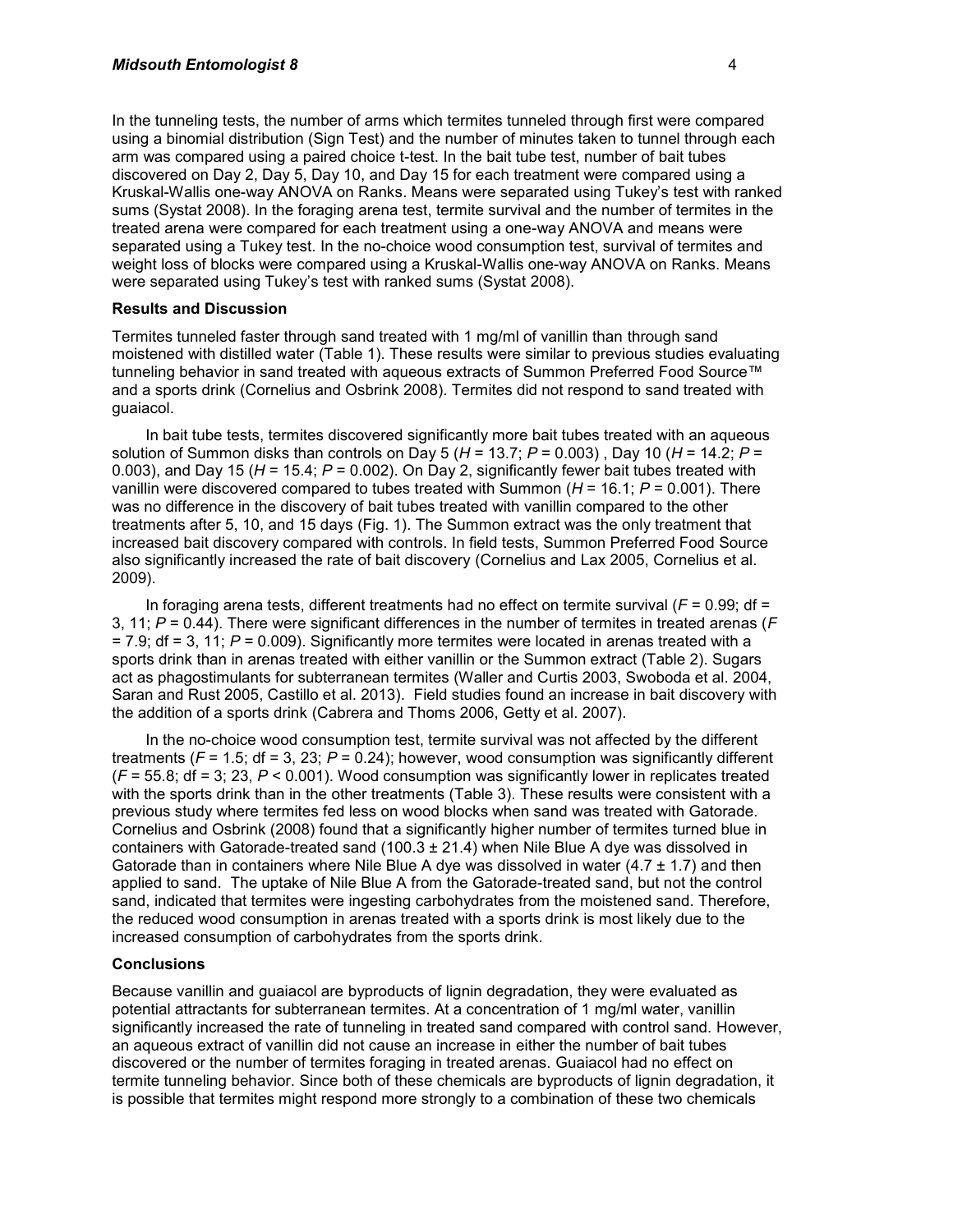than the two chemicals alone. Further research could explore how combinations of chemicals released from decaying wood affect termite tunneling behavior and whether termites are more responsive to a specific ratio of chemicals than to single compounds. This study provides evidence that chemicals released from decaying wood could influence termite tunneling behavior and that chemical cues could potentially be used to direct the tunneling behavior of termites towards bait stations.

#### **Acknowledgments**

We thank Erin Gallatin for her technical assistance. We would also like to thank Matt Tarver for his helpful comments on earlier drafts of this manuscript.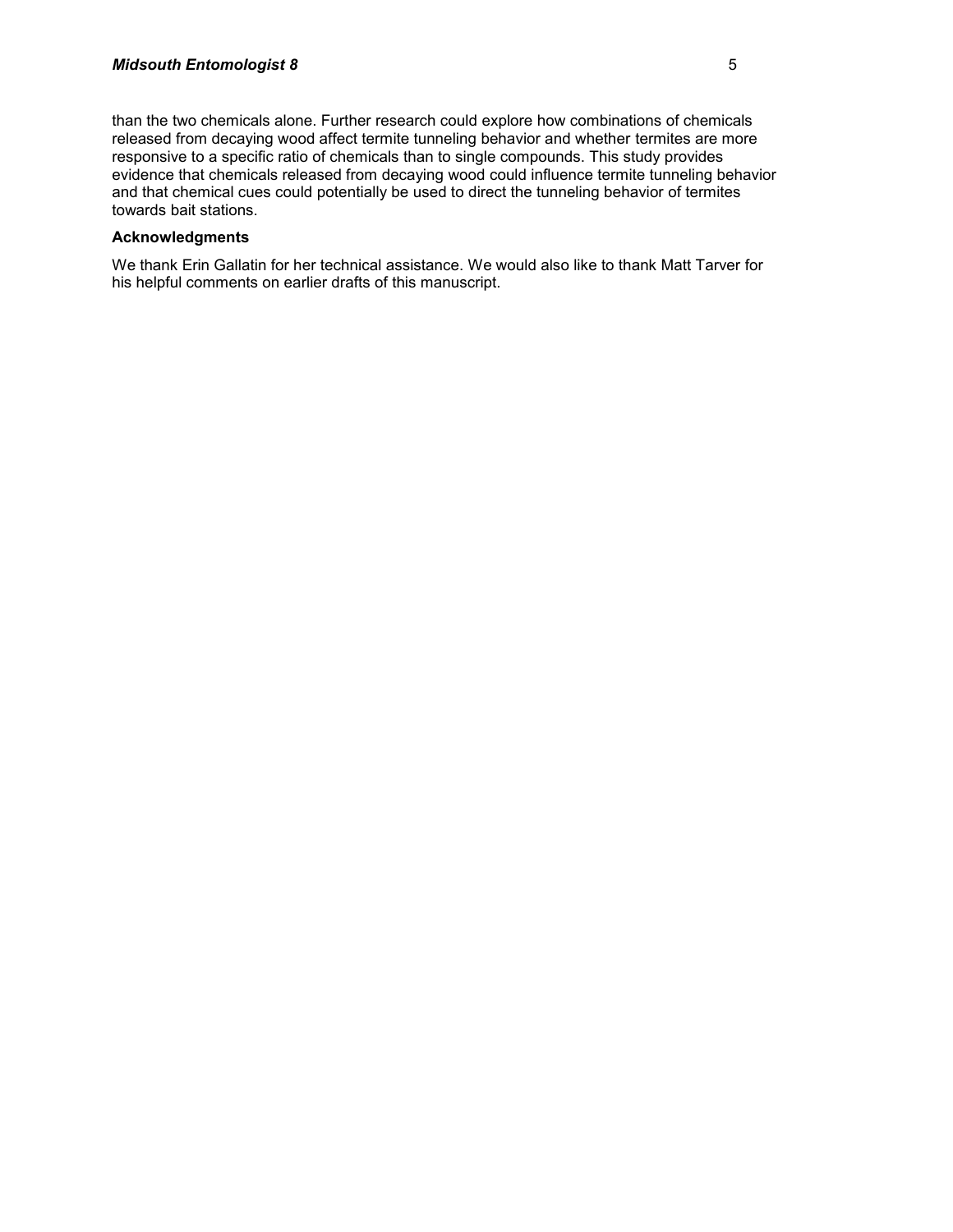#### **References**

**Alvarez-Rodriquez, M. L., C. Belloch, M. Villa, F. Uruburu, G. Larriba, and J-J. R. Coque.**

**2003.** Degradation of vanillic acid and production of guaiacol by microorganisms isolated from cork samples. FEMS Microbiol. Letters 220: 49-55.

**Cabrera, B. J., and E. M. Thoms. 2006.** Versatility of baits

- containing noviflumuron for control of structural infestations of Formosan subterranean termites (Isoptera: Rhinotermitdae). Fla. Entomol. 89: 20-31.
- **Castillo, V. P., A. S. Sajap, and M. H. Sahri. 2013.** Feeding response of subterranean termites
- *Coptotermes curvignathus* and *Coptotermes gestroi* (Blattodea: Rhinotermitidae) to baits supplemented with sugars, amino acids, and cassava. J. Econ. Entomol. 106: 1794- 1801.

**Cornelius, M. L., and A. R. Lax. 2005.** Effect of summon preferred food source on feeding,

tunneling and bait station discovery by the Formosan subterranean termite (Isoptera:

Rhinotermitidae). J. Econ. Entomol. 98: 502-508.

**Cornelius, M. L., and W.L.A. Osbrink. 2008.** Effect of bait supplements on the feeding and tunneling behavior of the Formosan subterranean termite (Isoptera: Rhinotermitidae).

Sociobiology 51: 497-511.

- **Cornelius, M. L., D. J. Daigle, W. J. Connick Jr., A. Parker, and K. Wunch. 2002.** Responses of *Coptotermes formosanus* and *Reticulitermes flavipes* (Isoptera: Rhinotermitidae*)* to three types of wood rot fungi cultured on different substrates. J. Econ. Entomol. 95: 121-128.
- **Cornelius, M. L., M. Lyn, K. S. Williams, M. P. Lovisa, A. J. De Lucca II, and A. R Lax. 2009.** Efficacy of bait supplements for improving the rate of discovery of bait stations in the field by the Formosan subterranean termites (Isoptera: Rhinotermitidae). J. Econ. Entomol. 102: 1175-1181.
- **Eger, Jr., J. E., M. D. Lees, P. A. Neese, T. H. Atkinson, E. M. Thoms,**
- **M. T. Messenger, J. J. Demark, L.-C., Lee, E. L. Vargo, and M. P. Tolley. 2012.** Elimination of subterranean termite (Isoptera: Rhinotermitidae) colonies using a refined cellulose bait matrix containing noviflumuron when monitored and replenished quarterly. J. Econ. Entomol. 105: 533-539.
- **Esenther, G. R., and R. H. Beal. 1979.** Termite control: decayed wood bait. Sociobiology 4: 215- 222.
- Getty, G. M., C. W. Solek, R. J. Sbragia, M. I. Haverty, and V. R. Lewis. 2007. Large-scale suppression of a subterranean termite community using the Sentricon Termite Colony Elimination System: A case study in Chatsworth, California, USA. Sociobiology 50: 1041- 1050.
- **Hartley, R. D. 1971.** Improved methods for the estimation by gas-liquid chromatography of lignin degradation products from plants. J. Chromatog. 54: 335-344.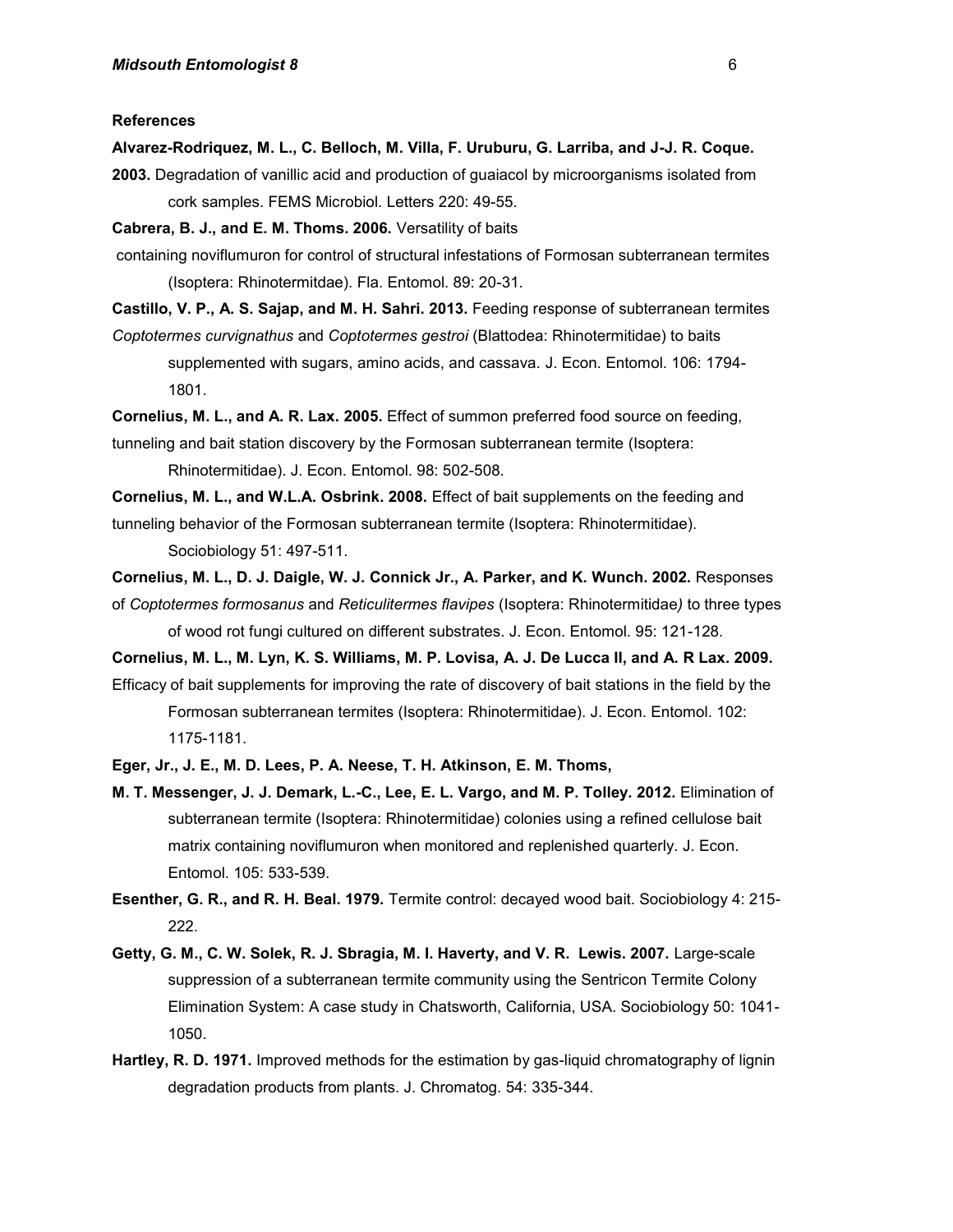**Puche, H., and N.-Y. Su. 2001.** Tunnel formation by *Reticulitermes flavipes* and *Coptotermes formosanus* (Isoptera: Rhinotermitidae) in response to wood in sand. J. Econ. Entomol. 94: 1398- 1404.

- **Rust, M. K., K. Haagsma, and J. Nyugyen. 1996.** Enhancing foraging of western subterranean termites (Isoptera: Rhinotermitidae) in arid environments. Sociobiology 28: 275-286.
- **Saran, R. K., and M. K. Rust. 2005.** Feeding, uptake, and utilization of carbohydrates by western subterranean termite (Isoptera: Rhinotermitidae). J. Econ. Entomol. 98: 1284-1293.
- **Su, N.-Y. 2003.** Baits as a tool for population control of the Formosan subterranean termite. Sociobiology 41: 177-191.
- **Su, N.-Y. 2005.** Directional change in tunneling of subterranean termites (Isoptera: Rhinotermitidae) in response to decayed wood attractants. J. Econ. Entomol. 98: 471- 475.
- **Swoboda, L. E., D. M., Miller, R. J. Fell, and D. E. Mullins. 2004.** The effect of nutrient compounds (sugars and amino-acids) on bait consumption by *Reticulitermes*  spp.(Isoptera: Rhinotermitidae). Sociobiology 44: 547-563.
- **Systat Software. 2008.** SigmaPlot statistics user's guide, version 11.0 ed. Systat Software, Inc., San Jose, CA.
- **Tien, M., and T. K. Kirk. 1984.** Lignin-degrading enzyme from *Phanerochaete chrysosporium*: Purification, characterization, and catalytic properties of a unique  $H_2O_2$ -requiring oxygenase. Proc. Natl. Acad. Sci. 81: 2280-2284.
- **Waller, D. A., and A. D. Curtis. 2003.** Effects of sugar-treated foods on preference and nitrogen fixation in *Reticulitermes flavipes* (Kollar) and *Reticulitermes virginicus* (Banks) (Isoptera: Rhinotermitidae). Ann. Entomol. Soc. Am. 96: 81-85.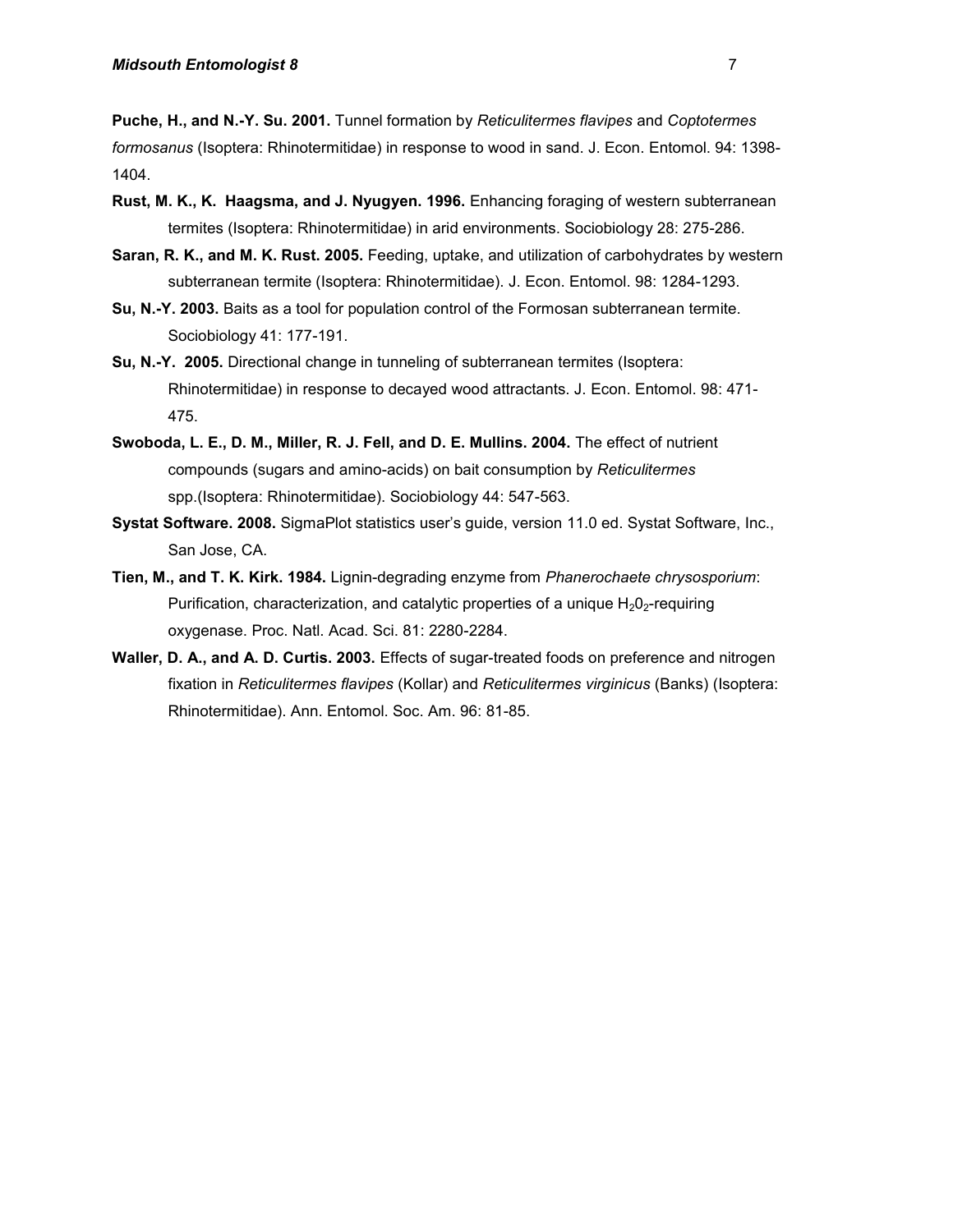|                        | Number of Arms                      |                | Mean (±SEM) Minutes Taken           |                  |         |
|------------------------|-------------------------------------|----------------|-------------------------------------|------------------|---------|
|                        | Tunneled Through First <sup>1</sup> |                | To Tunnel Through Sand <sup>2</sup> |                  | t-test  |
| Experiment $3$         | Treated                             | Control        | Treated                             | Control          | P Value |
| Vanillin (2mg/ml)      | 7                                   | 5              | $204.5 \pm 26.0$                    | $204.2 \pm 26.4$ | 0.99    |
| Vanillin (1mg/ml)      | 10                                  | $2^*$          | $149.2 \pm 21.3$                    | $208.4 \pm 21.1$ | 0.001   |
| Vanillin (0.1mg/ml)    | 7                                   | $\overline{4}$ | $165.2 \pm 16.9$                    | $212.1 \pm 26.2$ | 0.15    |
| Guaiacol (1 mg/ml)     | 6                                   | 4              | $261.1 \pm 27.1$                    | $270.3 \pm 28.5$ | 0.84    |
| Guaiacol (0.1 mg/ml)   | 7                                   | 5              | $231.7 \pm 20.4$                    | $255.4 \pm 27.5$ | 0.46    |
| Guaiacol (0.01 mg/ml)  | 6                                   | 3              | $204.6 \pm 31.9$                    | $269.7 \pm 23.2$ | 0.22    |
| Guaiacol (0.001 mg/ml) | 8                                   | 4              | $226.7 + 28.1$                      | $231.5 \pm 21.0$ | 0.87    |

**Table 1.** Tunneling behavior of termites in glass T-tube tests where sand in one arm of the t-tube was treated with either vanillin or guaiacol and sand in the control arm was moistened with distilled water.

#### $*$  P ≤ 0.05

<sup>1</sup>numbers tunneled through first compared using a binomial distribution (Sign Test)

 $2$ minutes taken to tunnel through sand compared using a Paired choice t-test

 $3$ There were 12 replicates for each experiment. If termites did not tunnel through either arm of the t-tube within 6 h, that replicate was not included in the analysis.

|  |  |  | Table 2. Mean (±SEM) number of termites in each location and mean (±SEM) percent survival. |
|--|--|--|--------------------------------------------------------------------------------------------|
|--|--|--|--------------------------------------------------------------------------------------------|

| Treatment    | Mean (±SEM) Number Termites | $Mean(\pm SEM)$  |
|--------------|-----------------------------|------------------|
|              | Located in Treated Arena    | Percent Survival |
| Sports drink | $187.7 \pm 9.0a$            | $88.7 \pm 3.5a$  |
| Vanillin     | $103.3 \pm 18.3b$           | $88.0 \pm 2.6a$  |
| Summon       | $109.7 \pm 12.2$            | $82.5 \pm 5.2a$  |
| Water        | $156.0 \pm 15.6$ ab         | $81.4 \pm 3.2a$  |

Means followed by the same letters were not significantly different (P> 0.05; Tukey's Test).

**Table 3.** Mean (±SEM) percent survival of termites and wood consumption in sand-filled containers.

| Treatment                    |                 | Mean (±SEM) Percent Survival Mean (±SEM) Wood Consumption (mg) |
|------------------------------|-----------------|----------------------------------------------------------------|
| Sports drink $84.3 \pm 2.2a$ |                 | $18.3 \pm 13.3a$                                               |
| Vanillin                     | $89.3 \pm 2.1a$ | $795.0 \pm 58.2$                                               |
| Summon                       | $88.4 \pm 2.1a$ | $735.0 \pm 60.8$ b                                             |
| Water                        | $90.0 \pm 1.9a$ | $703.3 \pm 47.7b$                                              |

Means followed by the same letters were not significantly different (P> 0.05; Tukey's Test).